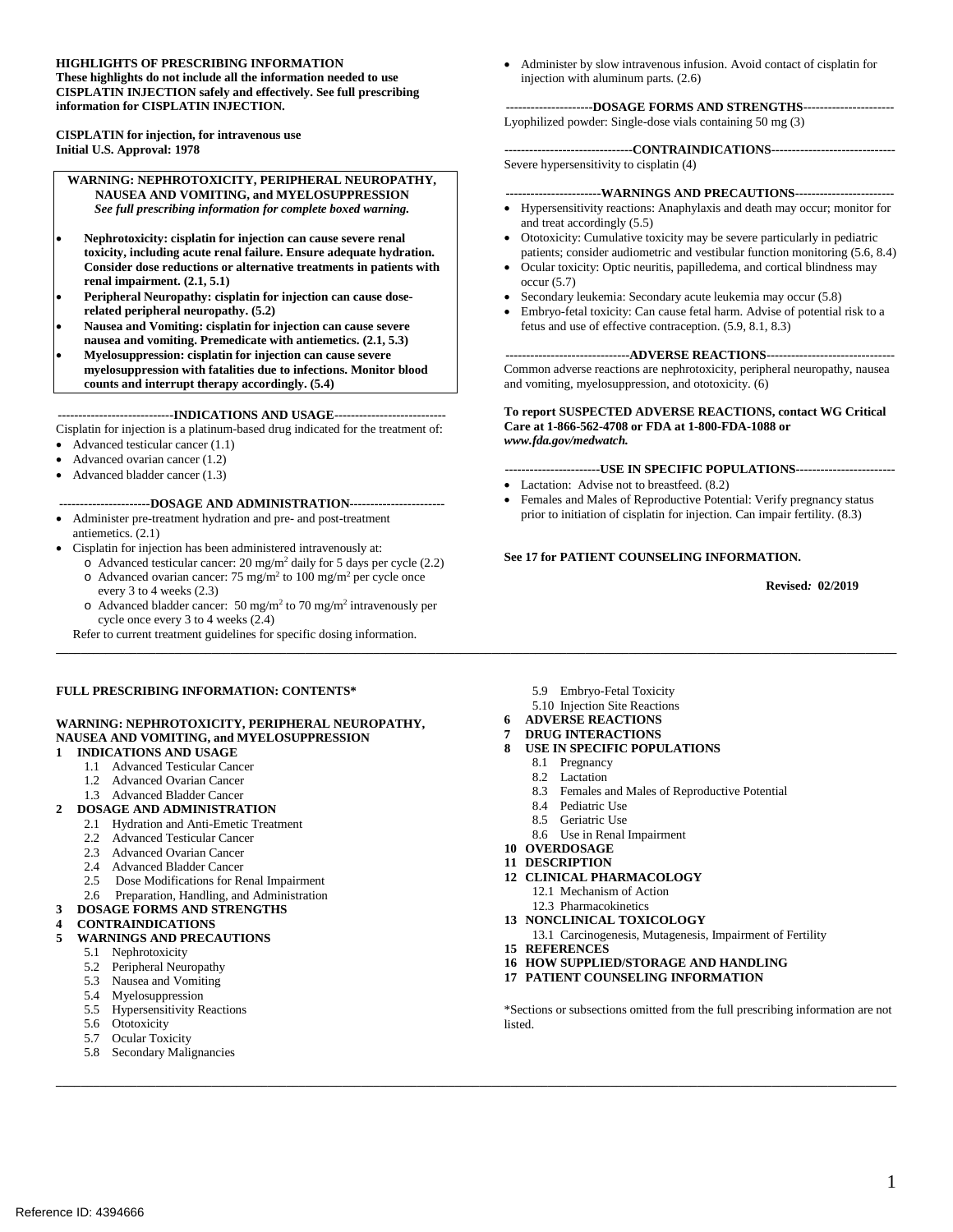## **FULL PRESCRIBING INFORMATION**

## **WARNING: NEPHROTOXICITY, PERIPHERAL NEUROPATHY, NAUSEA AND VOMITING and MYELOSUPPRESSION.**

- **acute renal failure. Severe renal toxicities are dose-related and cumulative. Ensure**   **reductions or alternative treatments in patients with renal impairment** *[see Dosage*  • **Nephrotoxicity: cisplatin for injection can cause severe renal toxicity, including adequate hydration and monitor renal function and electrolytes. Consider dose**  *and Administration (2.1) and Warnings and Precautions (5.1)].*
- **• Peripheral Neuropathy: cisplatin for injection can cause dose-related peripheral neuropathy that becomes more severe with repeated courses of the drug** *[see Warnings and Precautions (5.2)].*
- Nausea and Vomiting: cisplatin for injection can cause severe nausea and vomiting. **Use highly effective antiemetic premedication** *[see Dosage and Administration (2.1) and Warnings and Precautions (5.3)].*
- • **Myelosuppression: cisplatin for injection can cause severe myelosuppression with fatalities due to infections. Monitor blood counts accordingly. Interruption of therapy may be required** *[see Warnings and Precautions (5.4)].*

#### **1 INDICATIONS AND USAGE**

## **1.1 Advanced Testicular Cancer**

Cisplatin for injection is indicated for the treatment of advanced testicular cancer.

#### **1.2 Advanced Ovarian Cancer**

Cisplatin for injection is indicated for the treatment of advanced ovarian cancer.

#### **1.3 Advanced Bladder Cancer**

Cisplatin for injection is indicated for the treatment of advanced bladder cancer.

## **2 DOSAGE AND ADMINISTRATION**

#### **2.1 Hydration and Anti-Emetic Treatment**

 Patients treated with cisplatin for injection must receive appropriate pre-treatment hydration. Maintain adequate hydration and urinary output for 24 hours after cisplatin for injection administration *[see Warnings and Precautions (5.1)]*. Administer pre-treatment and posttreatment antiemetics as appropriate *[see Warnings and Precautions (5.7)]*.

## **2.2 Advanced Testicular Cancer**

Cisplatin for injection has been administered at 20 mg/m<sup>2</sup> intravenously daily for 5 days per cycle. Other doses and combination regimens have been used.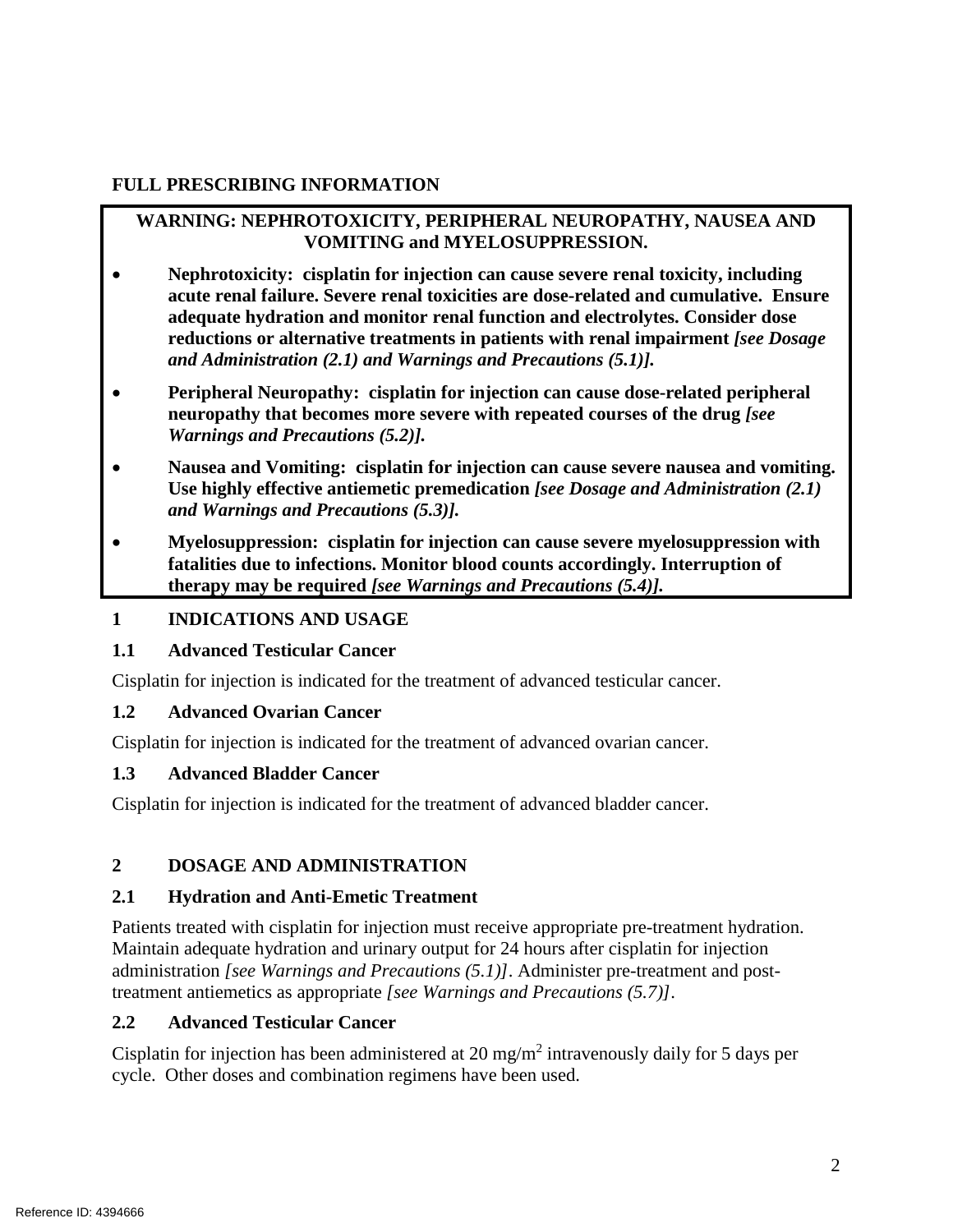## **2.3 Advanced Ovarian Cancer**

Cisplatin for injection has been administered at 75 mg/m<sup>2</sup> to 100 mg/m<sup>2</sup> intravenously per cycle once every 3 to 4 weeks on Day 1. Other doses and combination regimens have been used.

## **2.4 Advanced Bladder Cancer**

Cisplatin for injection has been administered at 50 mg/m<sup>2</sup> to 70 mg/m<sup>2</sup> intravenously per cycle once every 3 to 4 weeks. For heavily pretreated patients, an initial dose of 50 mg/m<sup>2</sup> per cycle used. repeated every 4 weeks is recommended. Other doses and combination in regimens have been

## **2.5 Dose Modifications**

 Consider alternative treatments or dose reductions for patients with impaired creatinine clearance, myelosuppression, or neuropathy. Consider permanent discontinuation for Grade 3-4 neuropathy. *[see Warnings and Precautions (5.1)].* 

## **2.6 Preparation, Handling, and Administration**

injection, causing precipitate formation and a loss of potency. Do not use needles or intravenous sets containing aluminum parts that can come in contact with cisplatin for injection during preparation or administration. Aluminum reacts with cisplatin for

procedures.<sup>1</sup> Cisplatin for injection is a cytotoxic drug. Follow applicable special handling and disposable

## *Reconstitution*

 resulting solution will contain 1 mg of cisplatin for injection. Reconstitution results in a clear or colorless to slight yellow solution. Do not refrigerate the reconstituted solution. Parenteral drug administration, whenever solution and container permit. The reconstituted solution is stable for 20 hours at controlled room temperature  $[20^{\circ}C$  to  $25^{\circ}C$  (68 $^{\circ}F$  to 77 $^{\circ}F$ )]. Solution removed from Reconstitute 50 mg vials with 50 mL of Sterile Water for Injection, USP. Each mL of the products should be inspected visually for particulate matter and discoloration prior to the amber vial should be protected from light if it is not to be used within six hours.

## *Dilution*

 further diluted in 1 to 2 L of a compatible infusion solution with or without 37.5 g of mannitol. Refer to detailed references for specific infusion solution stability and compatibility information. For preparation of the infusion solution, it is recommended that the reconstituted solution be

## *Administration*

Administer cisplatin for injection by slow intravenous infusion.

# **3 DOSAGE FORMS AND STRENGTHS**

Cisplatin for injection, USP: single-dose vials containing 50 mg of cisplatin as white to light yellow lyophilized powder for reconstitution.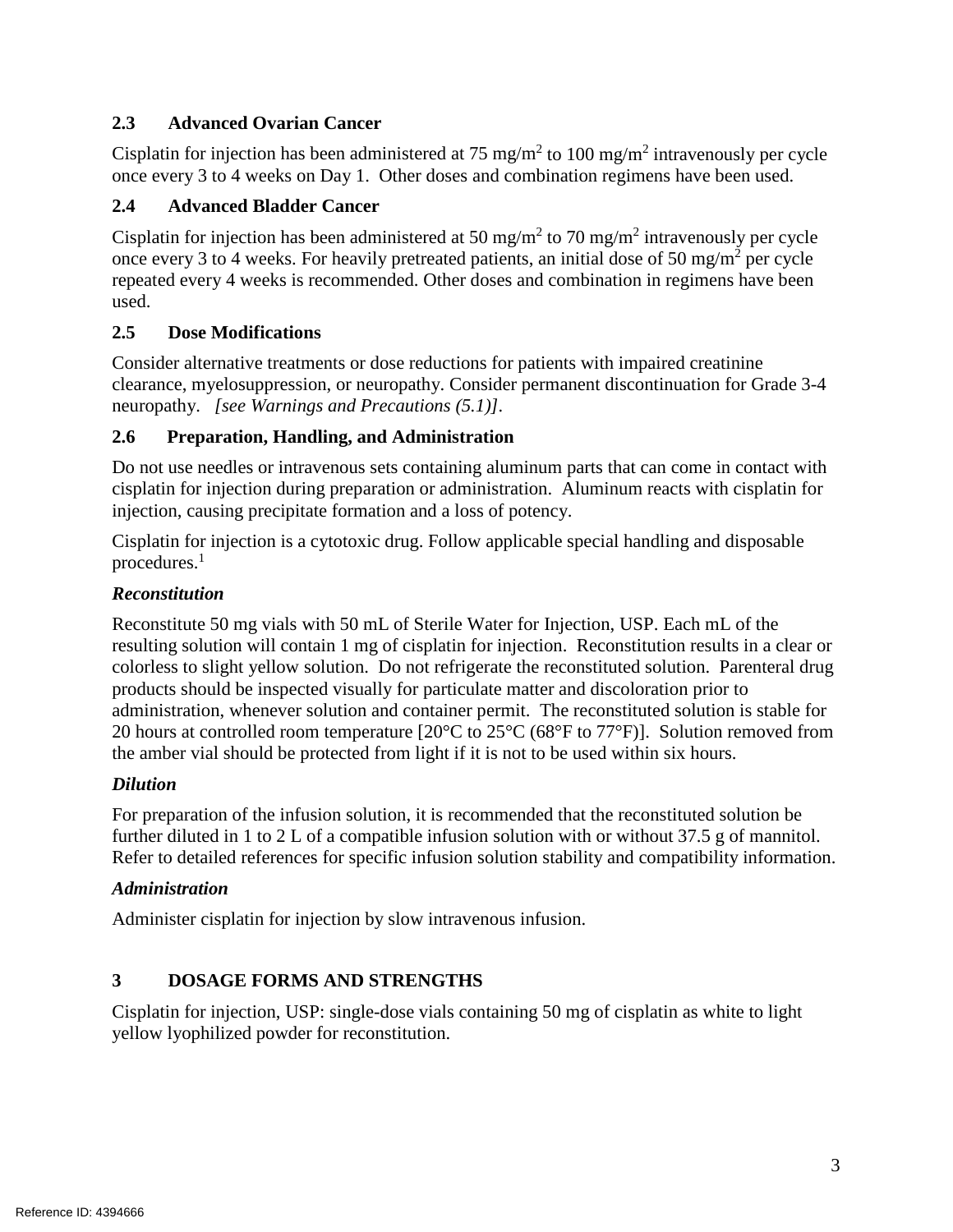# **4 CONTRAINDICATIONS**

 Cisplatin for injection is contraindicated in patients with severe hypersensitivity to cisplatin *[see Warnings and Precautions (5.4)]*.

# **5 WARNINGS AND PRECAUTIONS**

## **5.1 Nephrotoxicity**

 becomes more prolonged and severe with repeated courses of the drug. Renal toxicity typically begins during the second week after a dose of cisplatin for injection. Patients with baseline renal impairment, geriatric patients, patients who are taking other nephrotoxic drugs, or patients who  $(8.5, 8.6)$ . Cisplatin for injection can cause dose-related nephrotoxicity, including acute renal failure that are not well hydrated may be more susceptible to nephrotoxicity *[see Use in Specific Populations* 

 *Dosage and Administration (2.1)]*. Measure serum creatinine, blood urea nitrogen, creatinine clinically indicated. Consider magnesium supplementation as clinically needed. *(8.5, 8.6)]*. Ensure adequate hydration before, during, and after cisplatin for injection administration *[see*  clearance, and serum electrolytes including magnesium prior to initiating therapy, and as

 Consider alternative treatments or reduce the dose of cisplatin for injection for patients with treatment with cisplatin for injection according to clinical treatment guidelines *[see Dosage and Administration (2.5)].*  baseline renal impairment or who develop significant reductions in creatinine clearance during

## **5.2 Peripheral Neuropathy**

 with repeated courses of the drug. Neurologic symptoms have been reported to occur after a cisplatin for injection. Manifestations include paresthesias in a stocking-glove distribution, areflexia, and loss of proprioception and vibratory sensation. The neuropathy may progress Cisplatin for injection can cause dose-related peripheral neuropathy that becomes more severe single dose. Neuropathy can also have a delayed onset from 3 to 8 weeks after the last dose of further even after stopping treatment. Peripheral neuropathy may be irreversible in some patients.

 intervals during therapy, and after completion of therapy. Consider discontinuation of cisplatin Perform a neurological examination before initiating cisplatin for injection, at appropriate for injection for patients who develop symptomatic peripheral neuropathy. Geriatric patients may be more susceptible to peripheral neuropathy *[see Use in Specific Populations (8.5)]*.

## **5.3 Nausea and Vomiting**

 agents *[see Dosage and Administration (2.1)]*. Without antiemetic therapy, marked nausea and vomiting occur in almost all patients treated with cisplatin for injection and may be so severe that for injection therapy. Consider the use of additional anti-emetics following infusion. Cisplatin for injection is a highly emetogenic antineoplastic agent. Premedicate with anti-emetic the drug must be discontinued. Nausea and vomiting may begin within 1 to 4 hours after treatment and last up to 72 hours. Maximal intensity occurs 48 to 72 hours after administration. Various degrees of vomiting, nausea, and/or anorexia may persist for up to 1 week after treatment. Delayed nausea and vomiting (begins or persists 24 hours or more after chemotherapy) has occurred in patients attaining complete emetic control on the day of cisplatin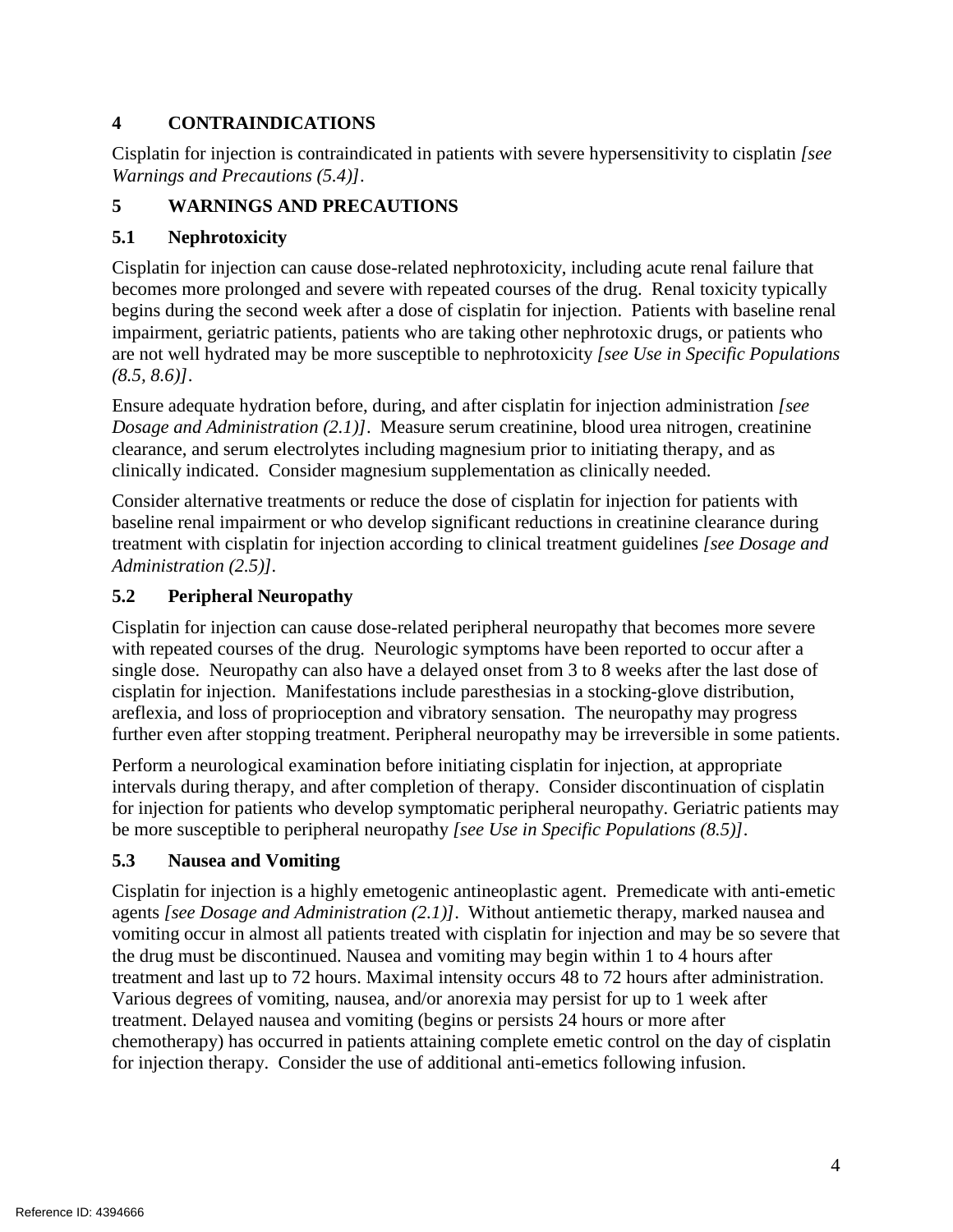## **5.4 Myelosuppression**

 injection. Fever and infection have been reported in patients with neutropenia. Potential Myelosuppression suppression occurs in 25% to 30% of patients treated with cisplatin for fatalities due to infection (secondary to myelosuppression) have been reported. Geriatric patients may be more susceptible to myelosuppression *[see Use in Specific Populations (8.5)]*.

 subsequent course, and as clinically indicated. Closely monitor patients for the development of Perform standard hematologic tests before initiating cisplatin for injection, before each signs and symptoms of infection during and after treatment with cisplatin for injection. For patients who develop severe myelosuppression during treatment with cisplatin for injection, consider dose modifications and manage according to clinical treatment guidelines.

## **5.5 Hypersensitivity Reactions**

 Cisplatin for injection can cause severe hypersensitivity reactions, including anaphylaxis and death. Manifestations have included facial edema, wheezing, tachycardia, and hypotension. exposure to cisplatin for injection. Hypersensitivity reactions have occurred within minutes of administration to patients with prior

exposure to cisplatin for injection.<br>Monitor patients receiving cisplatin for injection for possible hypersensitivity reactions. Ensure supportive equipment and medications are available to treat severe hypersensitivity reactions. rechallenged with cisplatin for injection *[see Contraindications (4)]*. Cross-reactivity between Severe hypersensitivity reactions require immediate discontinuation of cisplatin for injection and aggressive therapy. Patients with a history of severe hypersensitivity reactions should not be platinum-based antineoplastic agents has been reported. Cases of severe hypersensitivity reactions have recurred after rechallenging patients with a different platinum agent.

# **5.6 Ototoxicity**

 Cisplatin for injection can cause ototoxicity, which is cumulative and may be severe. Consider audiometric and vestibular function monitoring.

 Ototoxicity is manifested by tinnitus, hearing loss in the high frequency range (4,000 to 8,000 Hz) and/or decreased ability to hear normal conversational tones. Ototoxicity can occur during or after treatment and can be unilateral or bilateral. Deafness after the initial dose of cisplatin for injection has been reported. Vestibular toxicity has also been reported.

 less than 5 years of age. The prevalence of hearing loss in pediatric patients is estimated to be Ototoxic effects can be more severe and detrimental in pediatric patients, particularly in patients 40-60%. Additional risk factors for ototoxicity include simultaneous cranial irradiation, treatment with other ototoxic drugs and renal impairment. Consider audiometric and vestibular testing in all pediatric patients receiving cisplatin *[see Use in Specific Populations (8.4)].* 

 Genetic factors (e.g. variants in the thiopurine S-methyltransferase [TPMT] gene) may also contribute to the cisplatin-induced ototoxicity; although this association has not been consistent across populations and study designs.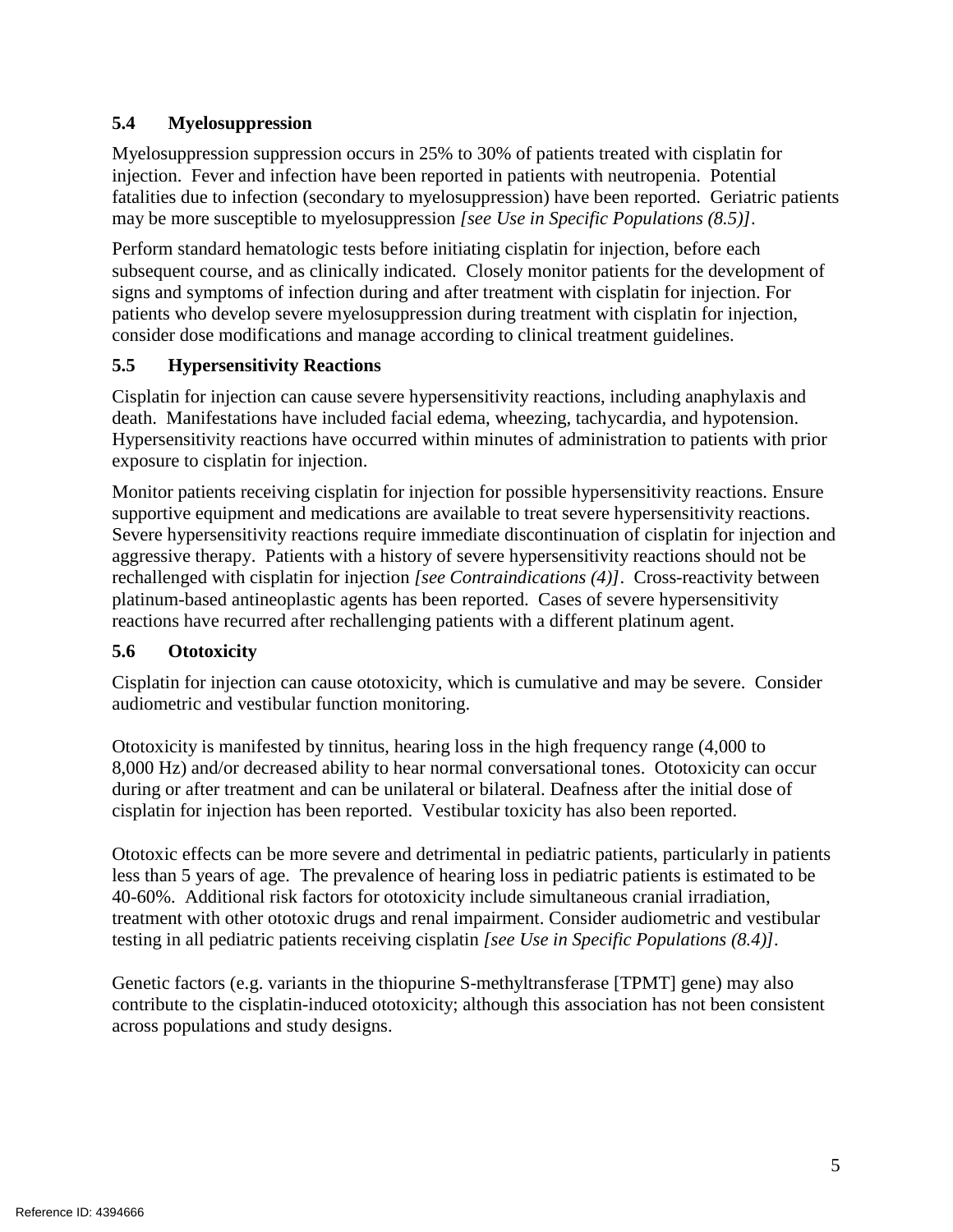## **5.7 Ocular Toxicity**

Optic neuritis, papilledema, and cortical blindness have been reported in patients receiving standard recommended doses of cisplatin for injection. Blurred vision and altered color perception have been reported after the use of regimens with higher doses and dose frequencies of cisplatin for injection. The altered color perception manifests as a loss of color discrimination, particularly in the blue-yellow axis and irregular retinal pigmentation of the macular area on fundoscopic exam. Improvement and/or total recovery usually occurs after discontinuing cisplatin for injection but can be delayed.

## **5.8 Secondary Malignancies**

The development of acute leukemia secondary to the use of cisplatin for injection has been reported. In these reports, cisplatin for injection was generally given in combination with other leukemogenic agents.

## **5.9 Embryo-Fetal Toxicity**

Based on human data, cisplatin for injection can cause fetal harm when administered to a pregnant woman. Advise pregnant women and females of reproductive potential of the potential risk to a fetus. Advise females of reproductive potential to use effective contraception during treatment and for 14 months after the last dose of cisplatin for injection. Advise male patients with female partners of reproductive potential to use effective contraception during treatment and for 11 months after the last dose of cisplatin for injection *[see Use in Specific Populations (8.1, 8.3)].* 

## **5.10 Injection Site Reactions**

 Injection site reactions can occur during the administration of cisplatin for injection. Local soft solution. Infusion of solutions with a cisplatin for injection concentration greater than 0.5 mg/mL tissue toxicity has been reported following extravasation of cisplatin for injection. Severity of the local tissue toxicity appears to be related to the concentration of the cisplatin for injection may result in tissue cellulitis, fibrosis, necrosis, pain, edema, and erythema.

 Because of the possibility of extravasation, closely monitor the infusion site during drug administration.

# **6 ADVERSE REACTIONS**

The following adverse reactions are described in greater detail, in other sections:

- Nephrotoxicity *[see Warnings and Precautions (5.1)]*
- Peripheral Neuropathy *[see Warnings and Precautions (5.2)]*
- Nausea and vomiting *[see Warnings and Precautions (5.3)]*
- Myelosuppression *[see Warnings and Precautions (5.4)]*
- Hypersensitivity reactions *[see Warnings and Precautions (5.5)]*
- Ototoxicity *[see Warnings and Precautions (5.6]*
- Ocular toxicity *[see Warnings and Precautions (5.7)]*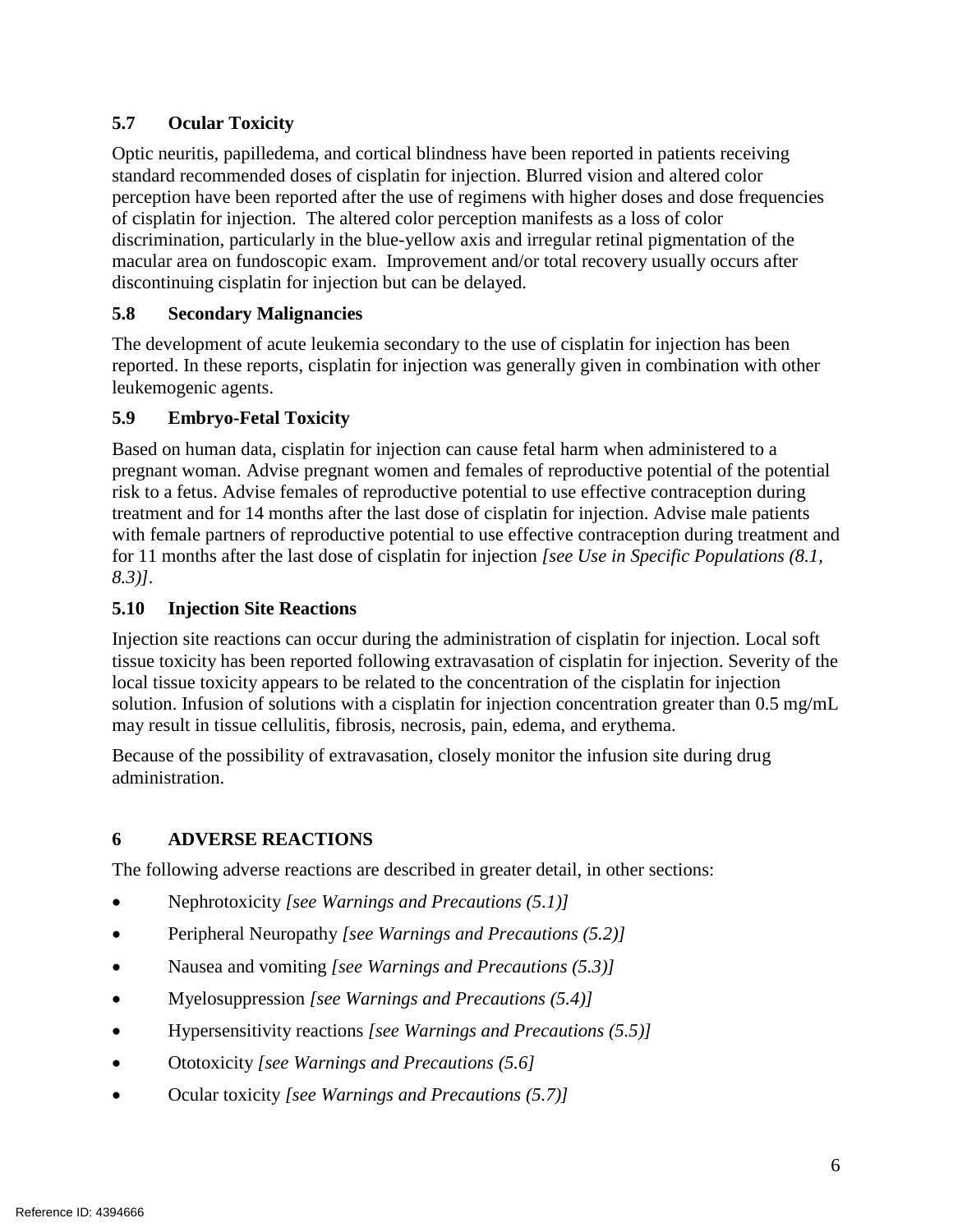- Secondary malignancies *[see Warnings and Precautions (5.8)]*
- Injection site reactions *[see Warnings and Precautions (5.10)]*

 myelosuppression, and ototoxicity. The following adverse reactions have been identified from Common adverse reactions are nephrotoxicity, peripheral neuropathy, nausea and vomiting clinical trials or post-marketing surveillance.

*Blood and lymphatic system disorders:* Coombs-positive hemolytic anemia. hemolytic uremic syndrome, thrombotic thrombocytopenic purpura

 effusion, cardiac failure, ventricular dysfunction, Raynaud's phenomenon *Cardiovascular disorders:* Venous thromboembolism, arterial thromboembolism, myocardial infarction, cerebrovascular accident, thrombotic microangiopathy, cerebral arteritis, pericardial

*Eye disorders:* Optic neuritis, papilledema, cortical blindness, blurred vision, color blindness, retinal pigmentation

 perforation, pancreatitis, hiccups *Gastrointestinal disorders:* Nausea, vomiting, anorexia, diarrhea, stomatitis, gastrointestinal

*General disorders:* Asthenia, malaise

*Hepatobiliary disorders:* Elevations of aminotransferases, lactate dehydrogenase, and bilirubin; hepatic failure

 *Hypersensitivity:* Anaphylaxis, facial edema, wheezing, tachycardia, and hypotension

Local Site Reactions: Tissue cellulitis, fibrosis, necrosis, pain, edema, and erythema

*Metabolism and nutrition disorders:* Hypomagnesemia, often requiring magnesium supplementation; hyperuricemia, other electrolyte abnormalities (hypocalcemia, hyponatremia, hypokalemia, and hypophosphatemia), Syndrome of Inappropriate Antidiuretic Hormone Excretion (SIADH), dehydration, tumor lysis syndrome, increased serum amylase

*Musculoskeletal disorders:* Muscle cramps (localized, painful, involuntary skeletal muscle contractions of sudden onset and short duration)

 autonomic neuropathy, seizures, involuntary skeletal muscle contractions, tetany (with *Nervous system disorders:* Peripheral neuropathy, Encephalopathy, loss of motor function, loss of taste, leukoencephalopathy, reversible posterior leukoencephalopathy syndrome, progressive multifocal leukoencephalopathy, seizures, Lhermitte's sign, dorsal column myelopathy, hypocalcemia and hypomagnesemia)

*Ototoxicity:* Tinnitus, hearing loss, deafness, vestibular toxicity

*Renal and urinary disorders:* Nephrotoxicity including renal failure, renal electrolyte wasting, azotemia, decreased creatinine clearance

*Respiratory disorders:* pneumonitis/interstitial lung disease, pulmonary embolism

*Skin and subcutaneous tissue disorders:* Alopecia, rash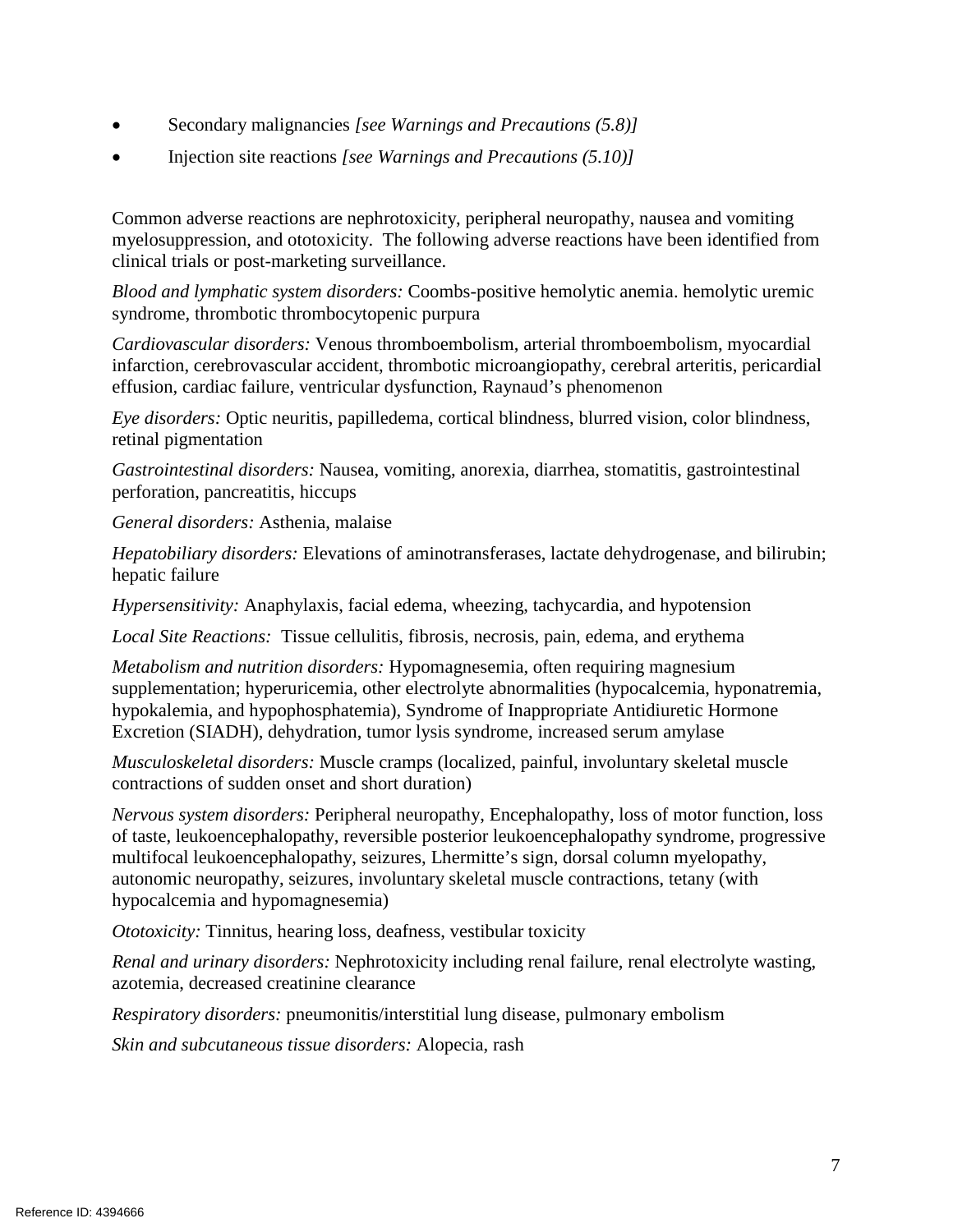#### **7 DRUG INTERACTIONS**

The following drug interactions are described in other sections:

- Nephrotoxic drugs *[see Warnings and Precautions (5.1)]*
- Ototoxic drugs *[see Warnings and Precautions (5.6)]*

## **8 USE IN SPECIFIC POPULATIONS**

## **8.1 Pregnancy**

#### Risk Summary

 Based on human data from published literature, cisplatin for injection can cause fetal harm when administered to pregnant women. Advise pregnant women and females of reproductive potential of the potential risk to a fetus. Data demonstrates transplacental transfer of cisplatin. Exposure of pregnant women to cisplatin-containing chemotherapy has been associated with oligohydramnios, intrauterine growth restriction, and preterm birth. Cases of neonatal acute respiratory distress syndrome, cytopenias, and hearing loss have been reported. Cisplatin for injection administration to animals during and after organogenesis resulted in teratogenicity. A published study in mice showed placental transfer of cisplatin increased with placenta maturation.

 unknown. However, the background risk in the U.S. general population of major birth defects is The background risk of major birth defects and miscarriage for the indicated populations are 2-4% and of miscarriage is 15-20% of clinically recognized pregnancies.

## **8.2 Lactation**

## Risk Summary

 Limited data from published literature report the presence of cisplatin in human milk in low amounts. Because of the potential for serious adverse reactions from cisplatin for injection in a advise lactating women not to breastfeed during treatment with cisplatin for injection. breastfed child and because of the potential for tumorigenicity shown for cisplatin for injection,

## **8.3 Females and Males of Reproductive Potential**

## Pregnancy Testing

Verify the pregnancy status of females of reproductive potential prior to initiation of cisplatin for injection.

#### **Contraception**

## *Females*

Cisplatin for injection can cause fetal harm when administered to a pregnant woman *[see Use in Specific Populations (8.1)]*. Advise females of reproductive potential to use effective contraception during treatment and for 14 months following the last dose of cisplatin for injection.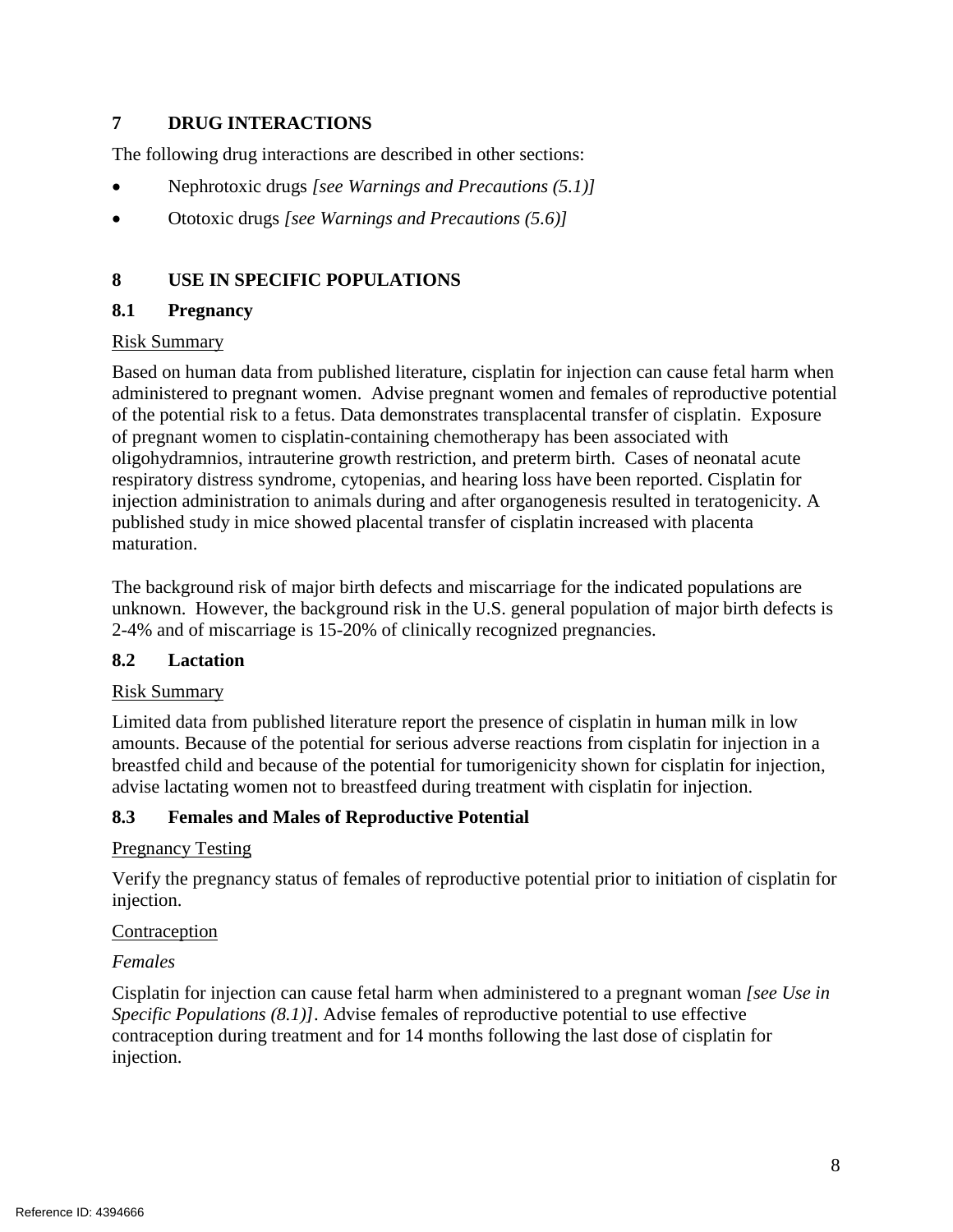## *Males*

 Advise male patients with female partners of reproductive potential to use effective contraception during treatment and for 11 months after the last dose of cisplatin for injection.

## Infertility

## *Females*

 premature menopause, and reduced fertility. The use of cisplatin has been associated with cumulative dose-dependent ovarian failure,

## *Males*

The use of cisplatin has been associated with a cumulative dose-dependent impairment of spermatogenesis (oligospermia, azoospermia; possibly irreversible) and reduced fertility.

## **8.4 Pediatric Use**

 injection, particularly in patients less than 5 years of age. Consider audiometric and vestibular Ototoxic effects may be more severe and detrimental in pediatric patients receiving cisplatin for function monitoring in all patients receiving cisplatin for injection. The prevalence of hearing loss in pediatric patients is particularly high and is estimated to be 40% to 60%.

 pediatric patient's cognitive and social development *[see Warnings and Precautions (5.6)].*  Earlier detection of hearing loss can limit the potential impact of hearing impairment on a

## **8.5 Geriatric Use**

 determine whether they respond differently from younger subjects. In four clinical trials of For the treatment of metastatic testicular tumors or advanced bladder cancer, clinical studies of cisplatin for injection did not include sufficient numbers of subjects aged 65 and over to combination chemotherapy for advanced ovarian carcinoma, 1,484 patients received cisplatin either in combination with cyclophosphamide or with paclitaxel. Of these, 426 (29%) were older than 65 years. In these trials, age was not found to be a prognostic factor for survival. However, in a later secondary analysis for one of these trials, geriatric patients were found to have shorter survival compared with younger patients.

 treatment arms. In the two trials where nonhematologic toxicity was evaluated according to age, susceptible to nephrotoxicity, myelosuppression, and infectious complications than are younger In all four trials, geriatric patients experienced more severe neutropenia than did younger patients. Higher incidences of severe thrombocytopenia and leukopenia were also seen in geriatric patients compared with younger patients, although not in all cisplatin-containing geriatric patients had a numerically higher incidence of peripheral neuropathy than did younger patients. Other reported clinical experience suggests that geriatric patients may be more patients *[see Warnings and Precautions (5.1, 5.2, 5.4)]*.

 Cisplatin is known to be substantially excreted by the kidney. Because elderly patients are more likely to have decreased renal function, care should be taken in dose selection, and renal function should be monitored.

# **8.6 Use in Patients with Renal Impairment**

Patients with baseline renal impairment may be more susceptible to nephrotoxicity *[see Warnings and Precautions (5.1)]*. Ensure adequate hydration before, during, and after cisplatin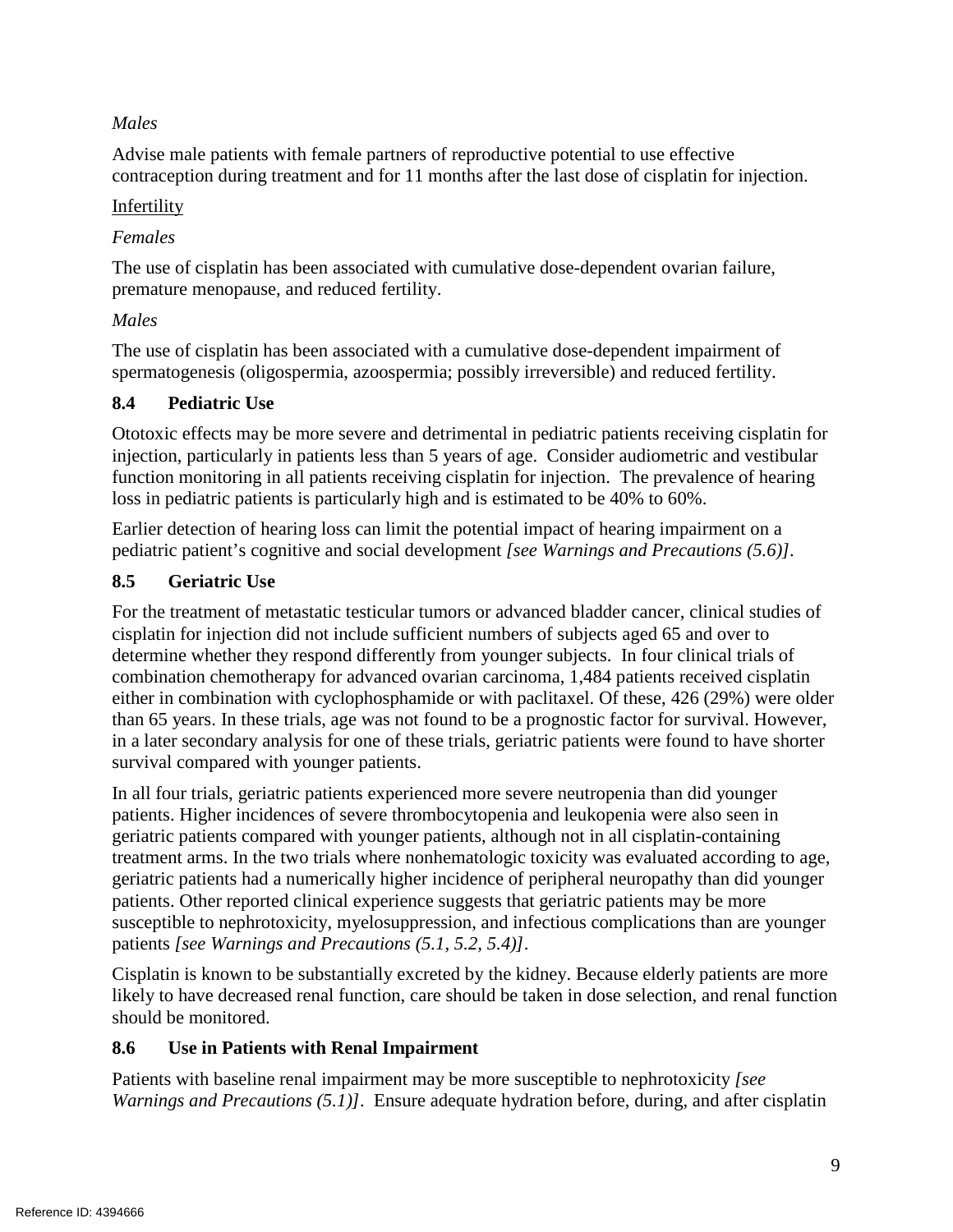blood urea nitrogen, creatinine clearance, and serum electrolytes prior to initiating therapy, and as clinically indicated. Consider alternative treatments or reduce the dose of cisplatin for  guidelines *[see Dosage and Administration (2.5)].* for injection administration *[see Dosage and Administration (2.1)].* Measure serum creatinine, injection for patients with baseline renal impairment or who develop significant reductions in creatinine clearance during treatment with cisplatin for injection according to clinical treatment

## **10 OVERDOSAGE**

 Acute overdosage with cisplatin for injection may result in renal failure, hepatic failure, hearing loss, ocular toxicity, myelosuppression, nausea and vomiting, and neuritis. In addition, death can occur following overdosage.

 through any period of toxicity that may occur. Important measures include renal protection by intravenous hydration with or without the use of an osmotic diuretic. Hemodialysis is not effective because of the high degree of protein binding of cisplatin for injection. Plasmapheresis Management of overdosage should include general supportive measures to sustain the patient has been used to treat cases of cisplatin for injection overdosage, but the optimal treatment regimen has not been established.

For current information on the management of poisoning or overdosage, contact the National Poison Control Center at 1-800-222-1222 or [www.poison.org.](http://www.poison.org/)

## **11 DESCRIPTION**

 lyophilized powder. Each vial of Cisplatin for injection, USP contains 50 mg cisplatin, 450 mg Cisplatin for injection, USP, a platinum-based drug for intravenous use, is a white to light yellow Sodium Chloride, USP, and 500 mg Mannitol, USP.

 heavy metal complex containing a central atom of platinum surrounded by two chloride atoms Cisplatin, the active ingredient in Cisplatin for injection, USP, is a yellow to orange crystalline powder with the molecular formula Cl<sub>2</sub>H<sub>6</sub>N<sub>2</sub>Pt and a molecular weight of 300.05. Cisplatin is a and two ammonia molecules in the cis position. It is soluble in water or saline at 1 mg/mL and in dimethylformamide at 24 mg/mL. It has a melting point of 207°C.

The structural formula is:



## **12 CLINICAL PHARMACOLOGY**

#### **12.1 Mechanism of Action**

The main mechanism of the cytotoxic action involves the binding of cisplatin to genomic DNA in the cell nucleus to form interstrand and intrastrand cross-links. This interferes with normal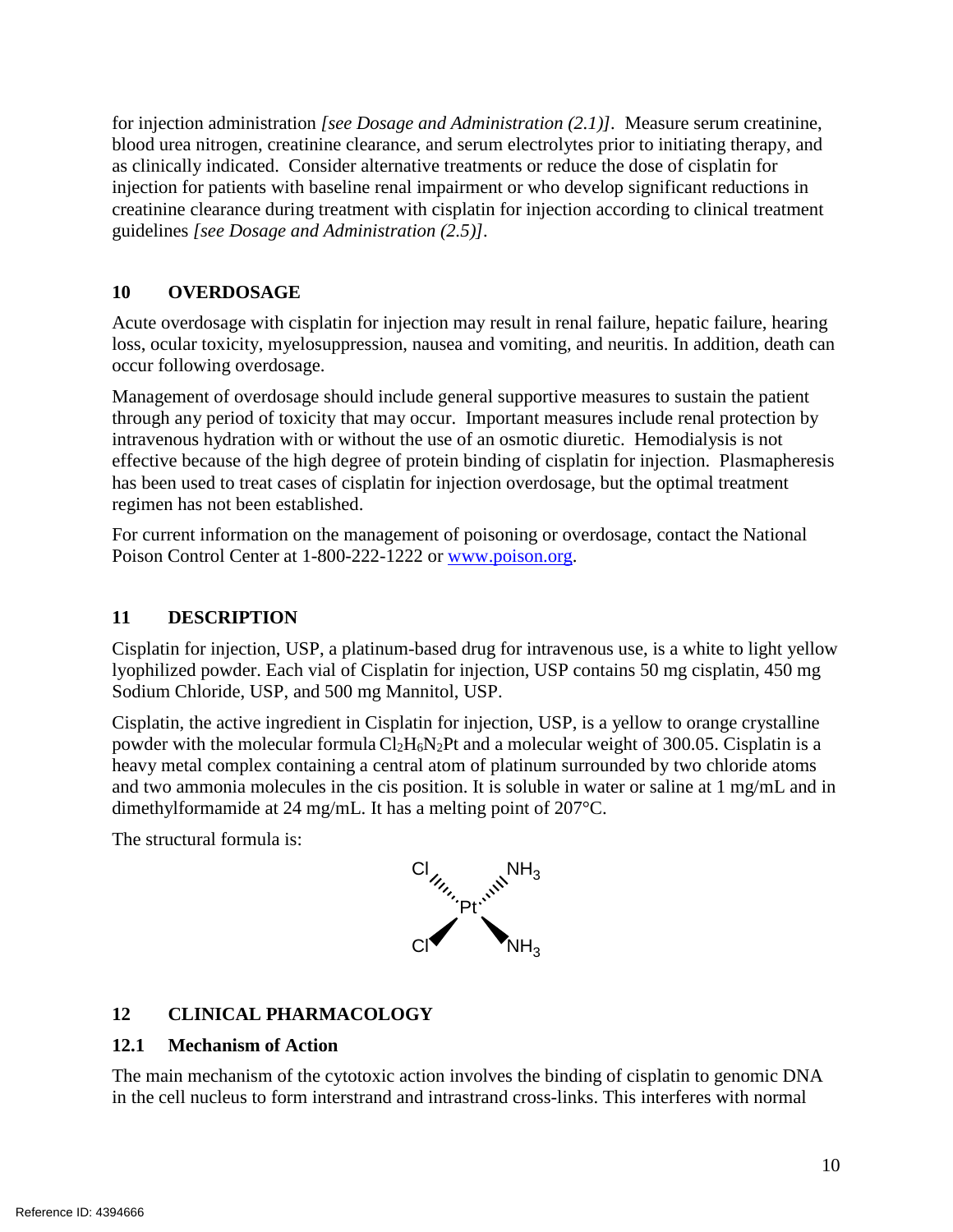transcription and/or DNA replication mechanisms and triggers cytotoxic processes that lead to cell death.

## **12.3 Pharmacokinetics**

## Distribution

Cisplatin dose not undergo the instantaneously and reversible binding to plasma protein that is characteristic of normal drug-protein binding. Platinum from cisplatin, but not cisplatin itself, becomes bound to several plasma proteins, including albumin, transferrin, and gamma globulin. Three hours after a bolus injection and 2 hours after the end of a 3-hour infusion, 90% of the plasma platinum is protein bound. The complexes between albumin and the platinum from cisplatin do not dissociate to a significant extent and are slowly eliminated with a minimum halflife of 5 days or more.

Following cisplatin doses of 20 mg/m<sup>2</sup> to 120 mg/m<sup>2</sup>, platinum is present in tissues for as long as concentrations of platinum are reached within 90 to 150 minutes after a 100 mg/m<sup>2</sup> dose of cisplatin and decline in a biphasic manner with a terminal half-life of 36 to 47 days. 180 days after the last administration. With the exception of intracerebral tumors, platinum concentrations in tumors are generally somewhat lower than the concentrations in the organ where the tumor is located. Hepatic metastases have the highest platinum concentrations, but these are similar to the platinum concentrations in normal liver. Maximum red blood cell

## Metabolism

 accounts for the instability of cisplatin in biological matrices. The ratios of cisplatin to total free 1.1 after a dose of 100 mg/m<sup>2</sup>. The chlorine atoms of cisplatin are more subject to chemical displacement reactions by nucleophiles, such as water or sulfhydryl groups, than to enzyme-catalyzed metabolism. At physiological pH, the predominant molecular species are cisplatin and monohydroxymonochloro *cis*-diamine platinum (II) in nearly equal concentrations. The latter, combined with the possible direct displacement of the chlorine atoms by sulfhydryl groups of amino acids or proteins, (ultrafilterable) platinum in the plasma vary considerably between patients and range from 0.5 to

## Elimination

Over a dose range of 40 mg to 140 mg cisplatin per  $m<sup>2</sup>$  given as a bolus injection or as infusions varying in length from 1 hour to 24 hours, from 10% to about 40% of the administered platinum is excreted in the urine in 24 hours. Over 5 days following administration of 40 mg/m<sup>2</sup> to 100 mg/m2 doses given as rapid, 2- to 3-hour or 6- to 8-hour infusions, a mean of 35% to 51% of 14% to 30% of the dose are found following 5 daily administrations of 20 mg/m<sup>2</sup> per day, 30 mg/m<sup>2</sup> per day, or 40 mg/m<sup>2</sup> per day. Only a small percentage of the administered platinum is the dosed platinum is excreted in the urine. Similar mean urinary recoveries of platinum of about excreted beyond 24 hours post-infusion and most of the platinum excreted in the urine in 24 hours is excreted within the first few hours.

excreted within 1 hour after administration of 50 mg/m<sup>2</sup>. The mean renal clearance of cisplatin exceeds creatinine clearance and was 62 mL/min per m<sup>2</sup> and 50 mL/min per m<sup>2</sup> following administration of 100 mg/m<sup>2</sup> as 2-hour or 6- to 7-hour infusions, respectively. The parent compound, cisplatin, is excreted in the urine and accounts for 13% to 17% of the dose

Plasma concentrations of the parent compound, cisplatin, decrease monoexponentially with a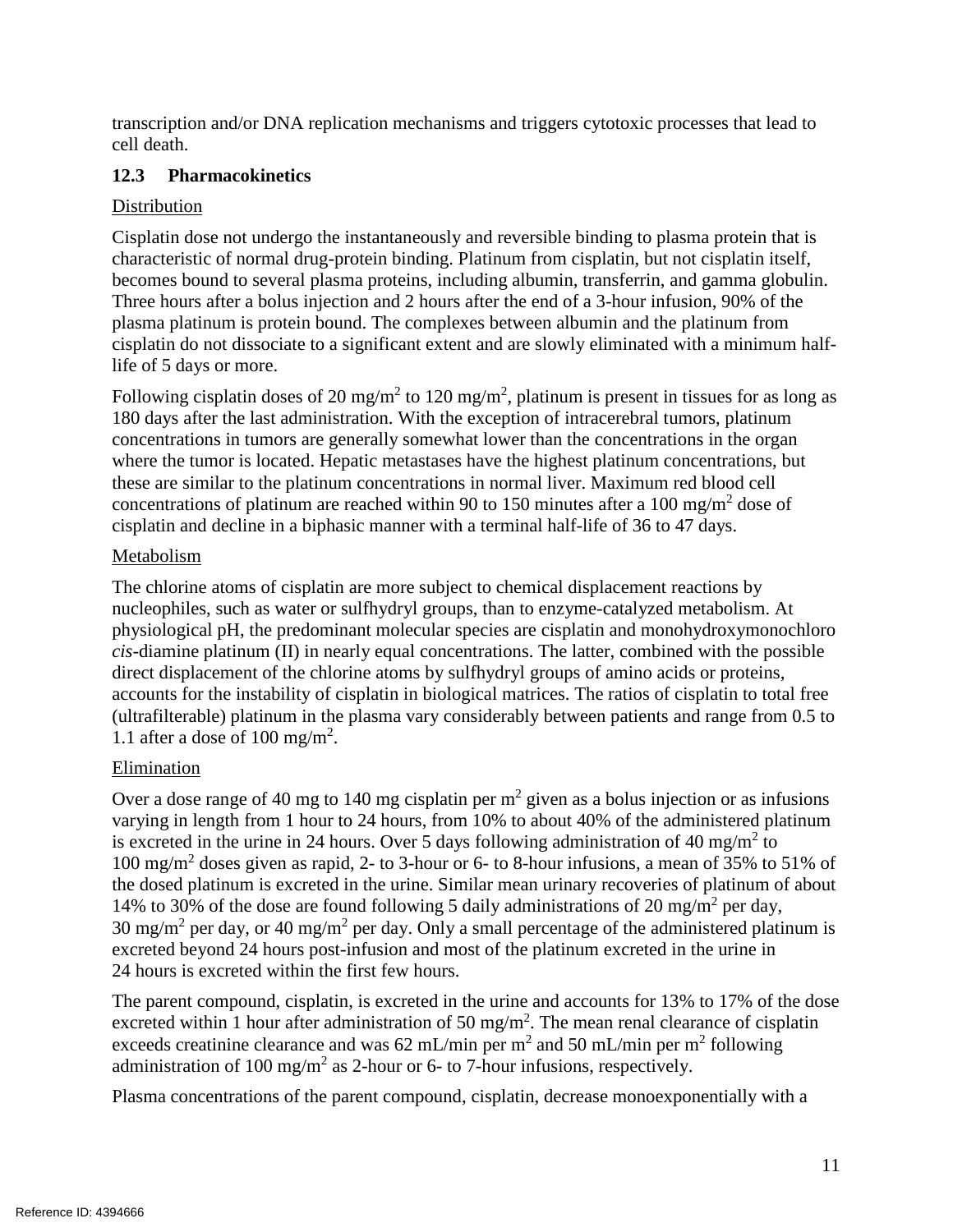half-life of about 20 to 30 minutes following bolus administrations of 50 mg/m<sup>2</sup> or 100 mg/m<sup>2</sup> doses. Monoexponential decreases and plasma half-lives of about 0.5 hour are also seen following 2-hour or 7-hour infusions of 100 mg/m<sup>2</sup>. After the latter, the total body clearances and volumes of distribution at steady-state for cisplatin are about 15 Liters per hour per  $m^2$  to 16 Liters per hour per  $m^2$  and 11 Liters per  $m^2$  to 12 Liters per  $m^2$ .

The renal clearance of free (ultrafilterable) platinum also exceeds the glomerular filtration rate, indicating that cisplatin or other platinum-containing molecules are actively secreted by the kidneys. The renal clearance of free platinum is nonlinear and variable and is dependent on dose, urine flow rate, and individual variability in the extent of active secretion and possible tubular reabsorption.

No significant relationships exist between the renal clearance of either free platinum or cisplatin and creatinine clearance.

# **13 NONCLINICAL TOXICOLOGY**

## **13.1 Carcinogenesis, Mutagenesis, Impairment of Fertility**

 related to malignancies (12 leukemias and 1 renal fibrosarcoma) *[see Warnings and Precautions*  The carcinogenic effect of cisplatin for injection was studied in BDIX rats. Cisplatin for injection was administered three times a week at 1 mg/kg body weight intraperitoneally to 50 BDIX rats for 3 weeks. Four hundred fifty-five days after the first application, 33 animals died, 13 of them *(5.8)].* 

Cisplatin is mutagenic in the bacteria reverse mutation (Ames) test and produces chromosome aberrations in mammalian cells.

## **15 REFERENCES**

1. OSHA Hazardous Drugs. OSHA. http://www.osha.gov/SLTC/hazardousdrugs/index.html

# **16 HOW SUPPLIED/STORAGE AND HANDLING**

## How Supplied

 Cisplatin for injection, USP

**NDC** 44567-530-01—Each single-dose amber vial contains 50 mg of cisplatin as a white to light yellow lyophilized powder for reconstitution.

## Storage

Store at 20 $^{\circ}$ C to 25 $^{\circ}$ C (68 $^{\circ}$ F to 77 $^{\circ}$ F); excursions permitted to 15 $^{\circ}$ C to 30 $^{\circ}$ C (59 $^{\circ}$ F to 86 $^{\circ}$ F) [see USP Controlled Room Temperature]. Prior to reconstitution, store in original carton to protect from light. Discard unused portion.

## Handling and Disposal

Cisplatin for injection, USP is a cytotoxic drug. Follow applicable special handling and disposal procedures.<sup>1</sup>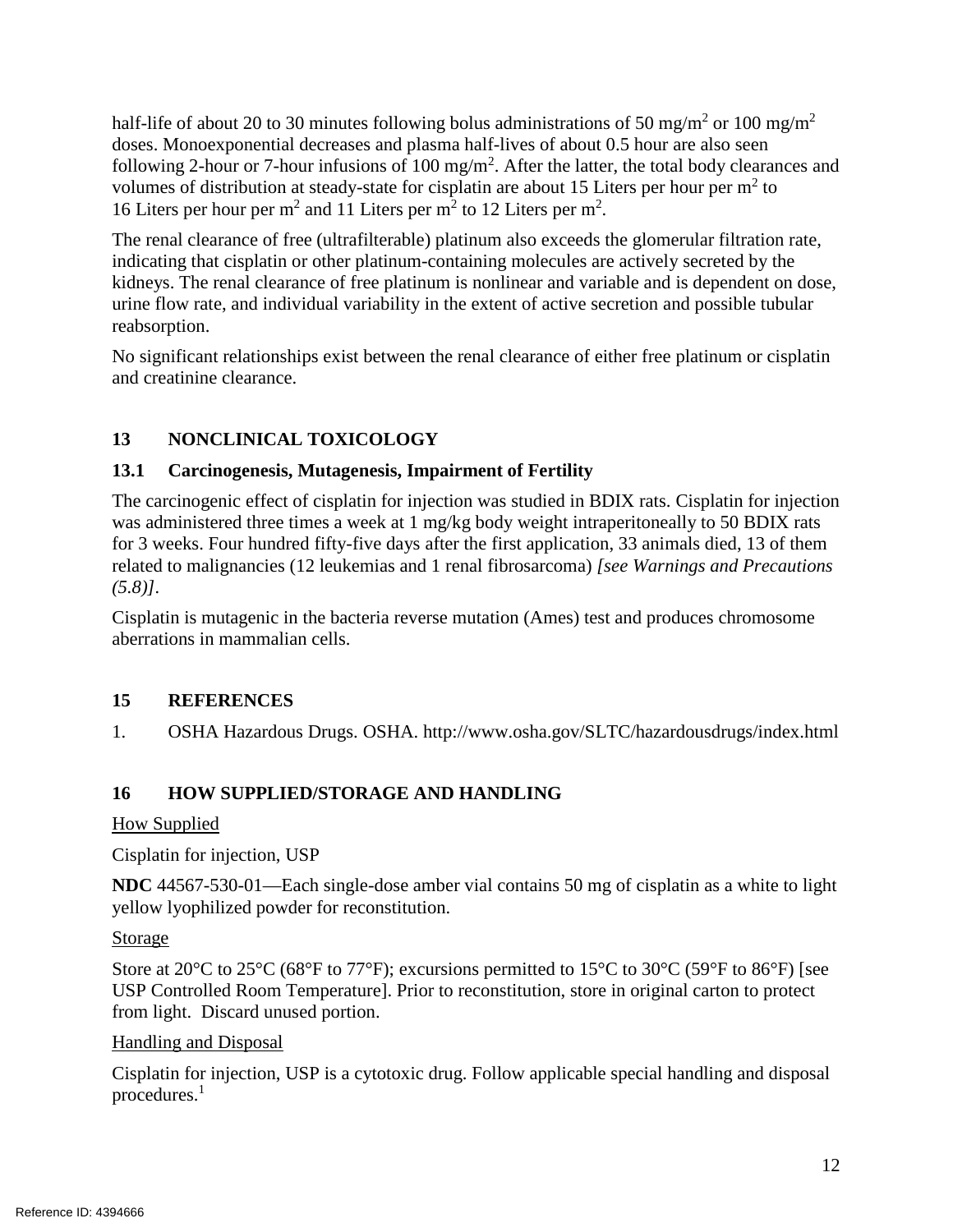## **17 PATIENT COUNSELING INFORMATION**

#### Nephrotoxicity

 of electrolyte supplements *[see Warnings and Precautions (5.1)].*  Inform patients that cisplatin for injection can cause nephrotoxicity and that renal function and electrolyte monitoring during treatment is necessary. If indicated, inform patients about the use

#### Peripheral Neuropathy

Advise patients to report any new paresthesias to their healthcare provider *[see Warnings and Precautions (5.2)].* 

#### Nausea and Vomiting

 persistent or severe symptoms to their healthcare provider *[see Warnings and Precautions (5.3)].*  Advise patients concerning the use of antiemetics to prevent nausea and vomiting and to report

#### Myelosuppression

 Advise patients that cisplatin for injection can reduce the absolute neutrophil count and the platelet count resulting in an increased risk of infection and bleeding and to contact their healthcare provider for new onset fever, symptoms of infection, or bleeding *[see Warnings and Precautions (5.4)].* 

#### **Ototoxicity**

Advise patients to report any symptoms of hearing loss or vestibular dysfunction to their healthcare provider and that periodic monitoring of hearing may be performed *[see Warnings and Precautions (5.6)].* 

#### Embryo-Fetal Toxicity

- o Advise females of reproductive potential of the potential risk to a fetus and to inform their healthcare provider if they are pregnant or become pregnant *[see Warnings and Precautions 5.9 and Use in Specific Populations 8.1)].*
- o Advise females of reproductive potential to use effective contraception during treatment and for 14 months following the last dose of cisplatin for injection *[see Use in Specific Populations (8.3)].*
- injection *[see Use in Specific Populations (8.3)].* o Advise male patients with female partners of reproductive potential to use effective contraception during treatment and for 11 months following the last dose of cisplatin for

#### Lactation

 Advise females not to breastfeed during treatment with cisplatin for injection *[*see *Use in Specific Populations (8.2)].*